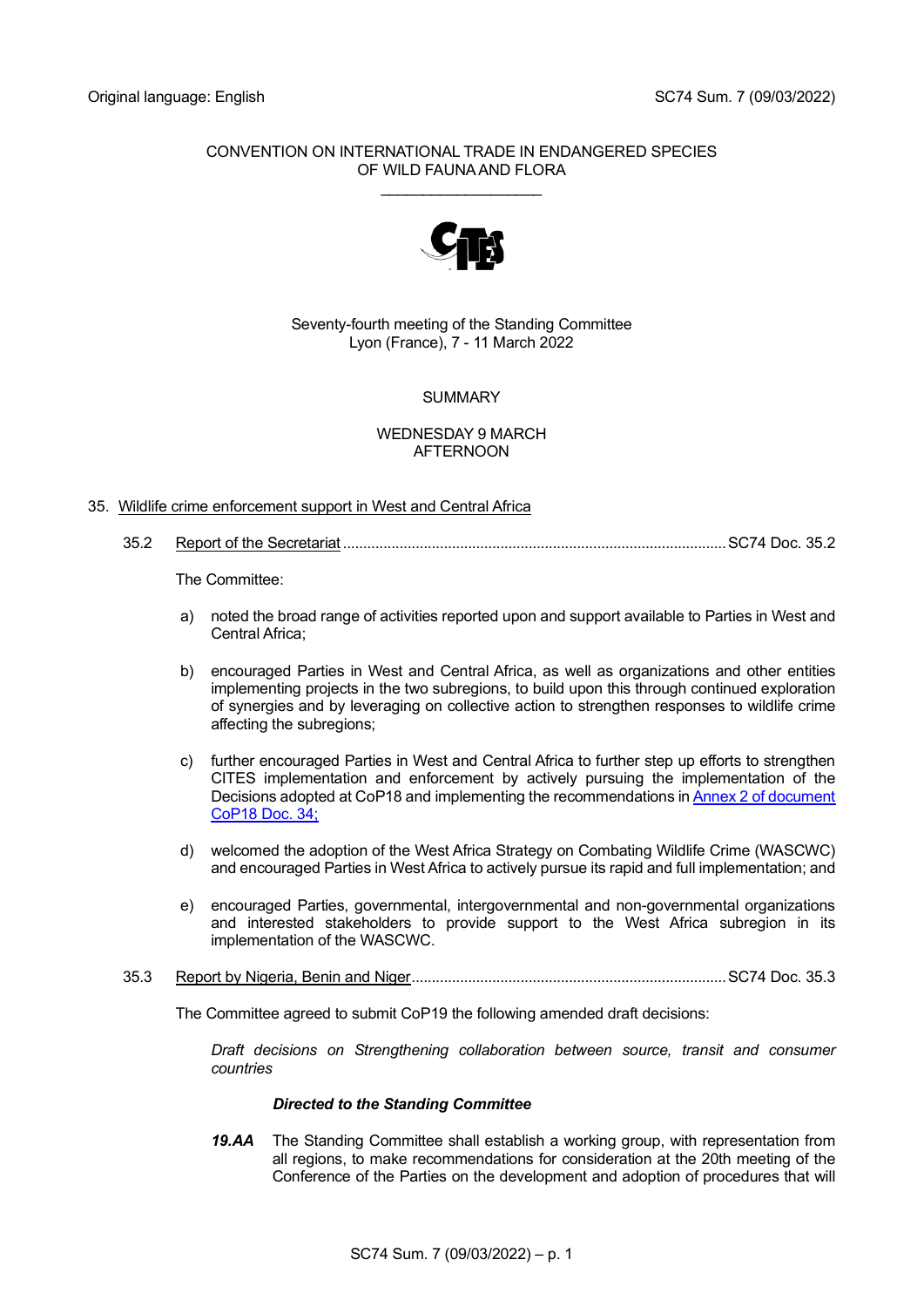promote enhanced collaboration between source, transit and consumer countries including (*inter alia*):

- a) a secure mechanism for regular exchange of seizure data between CITES Management Authorities along illegal trade chains;
- b) the establishment of a CITES early warning mechanism (e.g. in response to heightened seizures, or identification of a new trade route) that will ensure all Parties along the supply chain are promptly made aware of priority enforcement needs and can respond accordingly;
- c) the establishment of a forum to promote regular communication between source, transit and consumer countries on priority issues (e.g. *Pterocarpus erinaceus*); and
- d) the need for *CITES guidelines on enforcement coordination between source/transit/consumer countries*

### *Directed to the Secretariat*

*19.BB* Subject to the availability of external funding, the Secretariat shall support the Standing Committee in the implementation of Decision 19.AA, including through the provision of technical expertise, translation and interpretation as appropriate.

*Draft decisions on Strengthening wildlife law enforcement in West Africa*

### *Directed to the Standing Committee*

*19.AA* The Standing Committee shall establish an intersessional working group, to be comprised of representatives of regional Wildlife Enforcement Networks, to provide the newly formed West Africa Network to Combat Wildlife Crime (WAN) with expert guidance and support as the WAN becomes operational.

### *Directed to the Secretariat*

*19.BB* Subject to the availability of external funding, the Secretariat shall support the Standing Committee in the implementation of Decision 19.AA, including through the provision of technical expertise, translation and interpretation as appropriate.

### 35.1 Inclusion of *Pterocarpus erinaceus* in the Review of Significant Trade

35.1.1 Report of the Plants Committee ................................................................SC74 Doc. 35.1.1

and

35.1.2 Report by Senegal .....................................................................................SC74 Doc. 35.1.2

The Committee established an in-session working group with the mandate to draft recommendations to all range States of *Pterocarpus erinaceus* to address the problems not related to the implementation of Article IV 2 a) or 3, identified by the Plants Committee and in other relevant documentation of the present meeting, including SC74 Doc. 28.2.4 [on Article XIII/Nigeria] and SC74 Doc. 35.1.2 [Senegal's document]). The membership of the working group was agreed as follows: Belgium (Chair), Austria, Burkina Faso, European Union, Guinea, Nigeria, Senegal and the United States of America; UNEP-WCMC; Center for International Environmental Law, Environmental Investigation Agency USA, Forest Trends, World Resources Institute and World Wide Fund for Nature.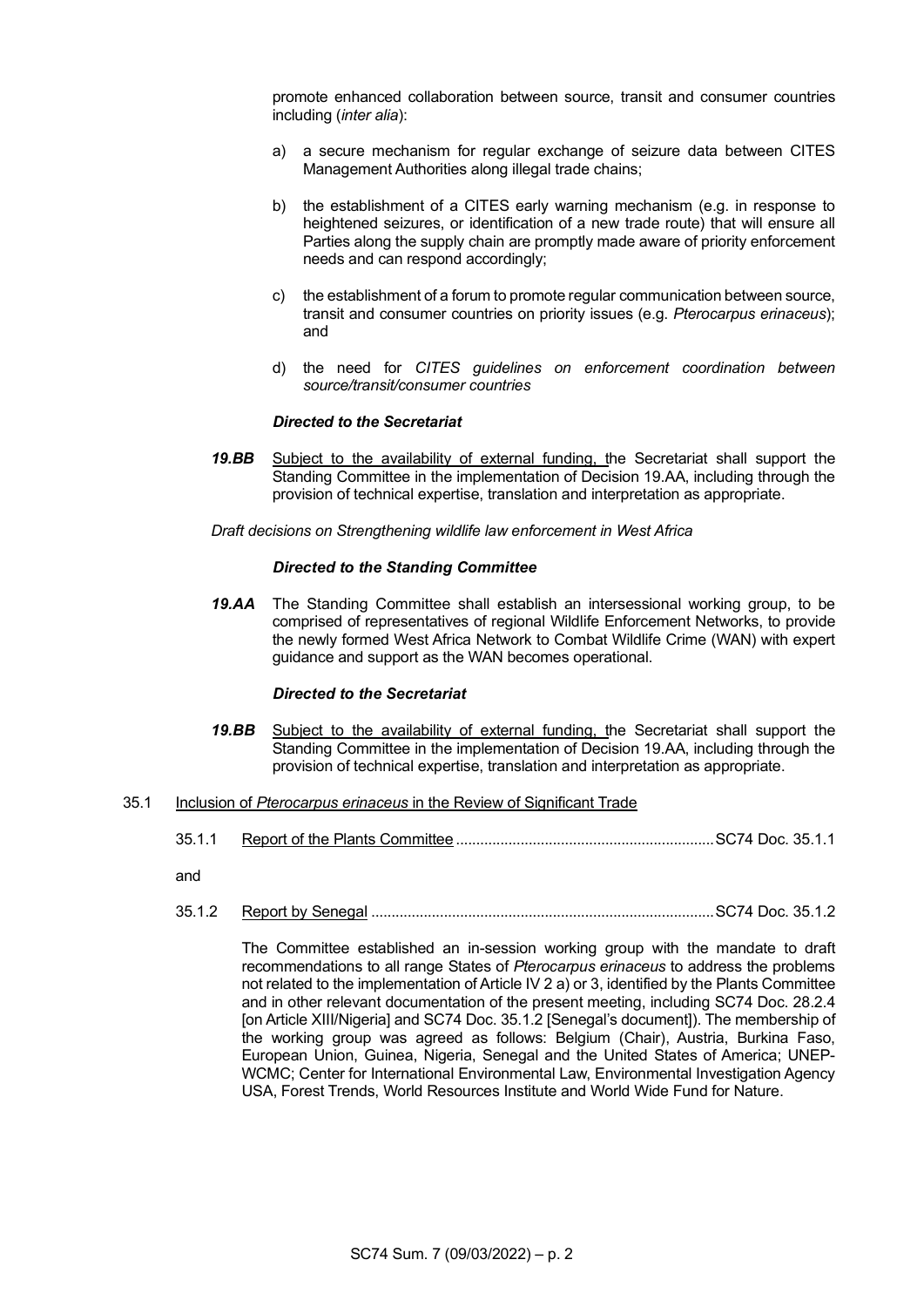50. Definition of the term 'appropriate and acceptable destinations': Report of the Animals Committee..................................................................................................SC74 Doc. 50

The Committee agreed to propose the following draft decisions to CoP19 to replace Decisions 18.152 to 18.165:

# *19.AA Directed to the Secretariat*

The Secretariat shall:

- a) issue a Notification within 90 days of the close of the 19th meeting of the Conference of the Parties, inviting feedback on experience with using the guidance contained in Notification to the Parties No. 2019/070 on Non-binding guidance for determining whether a proposed recipient of a living specimen is suitably equipped to house and care for it, as well as the information provided on the CITES webpage "Appropriate and acceptable destinations", and
- b) report on this feedback to the Animals Committee and the Standing Committee for their consideration and recommendations, as appropriate.

# *19.BB Directed to the Animals Committee*

The Animals Committee shall review the report from the Secretariat on feedback from Parties called for in Decision 19.AA and make recommendations, as appropriate, for consideration by the Standing Committee.

# *19.CC Directed to the Standing Committee*

The Standing Committee shall review the report from the Secretariat and any comments and recommendations coming from the Animals Committee on feedback from Parties called for in Decision 19.AA and make recommendations, as appropriate, for consideration by the Conference of the Parties at its 20th meeting.

The Committee agreed to submit to CoP19 the non-binding best practice guidance on how to determine whether "the trade would promote *in situ* conservation" contained in Annex 1 to document SC74 Doc. 50 with the following amendment throughout the guidance: "a Scientific Authority and/or Management Authority (SA /and MA)" and "SA /and MA".

The Committee agreed to submit to CoP19 the non-binding guidance for determining whether a proposed recipient of a living specimen of African elephant and/or southern white rhinoceros is suitably equipped to house and care for it, contained in Annex 2 to document SC74 Doc. 50.

The Committee agreed that it was premature to propose revisions to Resolution Conf. 11.20 (Rev. CoP18) on *Definition of the term 'appropriate and acceptable destinations"* and to any other relevant Resolution.

The Committee noted the concerns raised about the export of live African elephants by Namibia and Zimbabwe and invited Parties to propose to the Conference of the Parties a clear legal framework for trade in live African elephants.

#### 68. Elephants (Elephantidae spp.): Implementation of Resolution Conf. 10.10 (Rev. CoP18)

Report of the Secretariat ................................................................................................................SC74 Doc. 68

The Committee:

- a) noted the information contained in document SC74 Doc. 68, as well as its annexes;
- b) encouraged elephant range States to use the MIKE Online Database for MIKE data submission and Parties to use ETIS Online to submit seizure information;